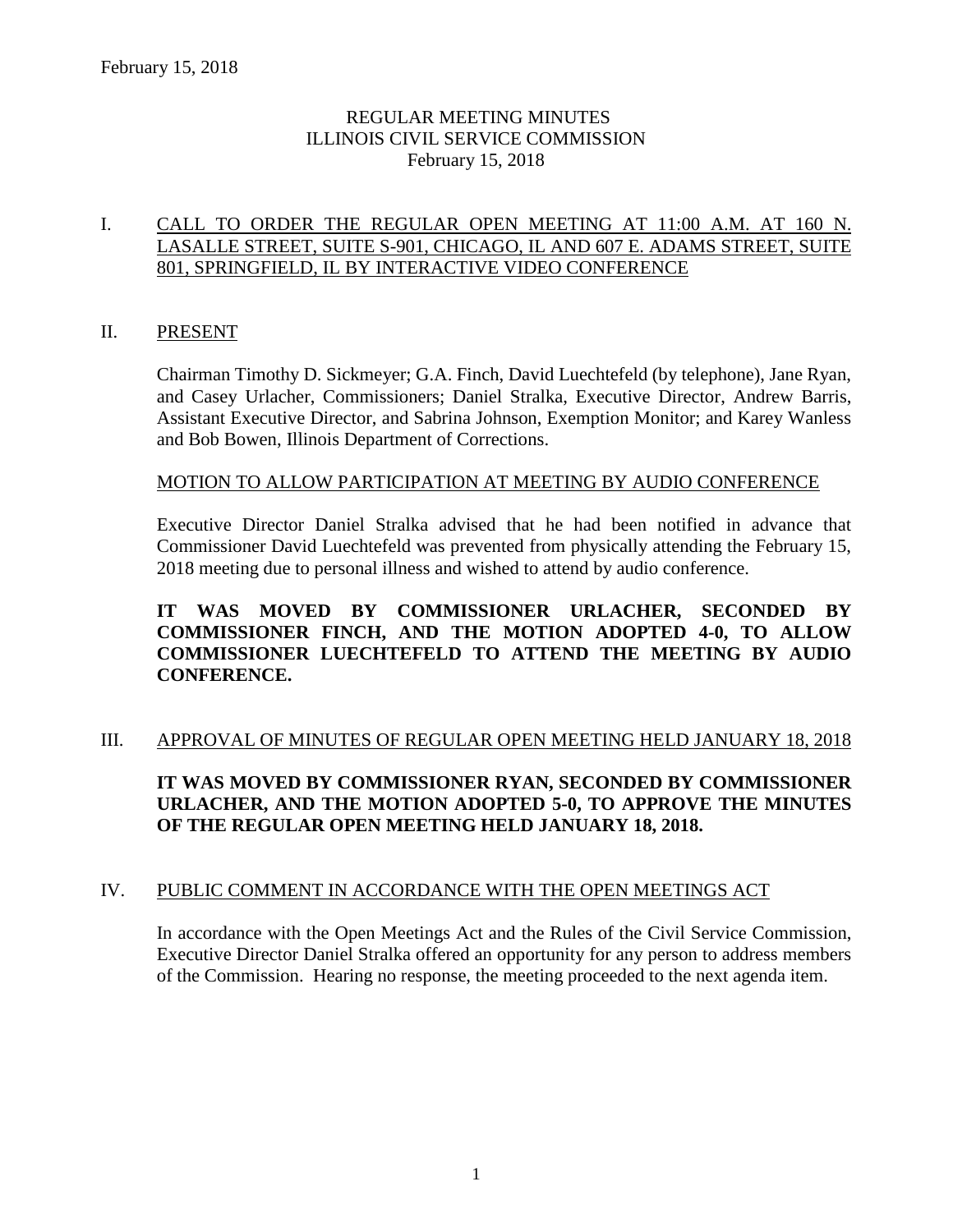#### EXEMPTIONS UNDER SECTION  $4d(3)$  OF THE PERSONNEL CODE V.

# A. Report on Exempt Positions from Department of Central Management Services

| <u>Agency</u> | Total<br>Employees | Number of Exempt<br>Positions |
|---------------|--------------------|-------------------------------|
|               |                    |                               |
|               |                    |                               |
|               |                    |                               |
|               |                    |                               |
|               |                    |                               |
|               |                    |                               |
|               |                    |                               |
|               |                    |                               |
|               |                    |                               |
|               |                    |                               |
|               |                    |                               |
|               |                    |                               |
|               |                    |                               |
|               |                    |                               |
|               |                    |                               |
|               |                    |                               |
|               |                    |                               |
|               |                    |                               |
|               |                    |                               |
|               |                    |                               |
|               |                    |                               |
|               |                    |                               |
|               |                    |                               |
|               |                    |                               |
|               |                    |                               |
|               |                    |                               |
|               |                    |                               |
|               |                    |                               |
|               |                    |                               |
|               |                    |                               |
|               |                    |                               |
|               |                    |                               |
|               |                    |                               |
|               |                    |                               |
|               |                    |                               |
|               |                    |                               |
|               |                    |                               |
|               |                    |                               |
|               |                    |                               |
|               |                    |                               |
|               |                    |                               |
|               |                    |                               |
|               |                    |                               |
|               |                    |                               |
|               |                    |                               |
|               |                    |                               |
|               |                    |                               |
|               |                    |                               |
|               |                    |                               |
|               |                    |                               |
|               |                    |                               |
|               |                    |                               |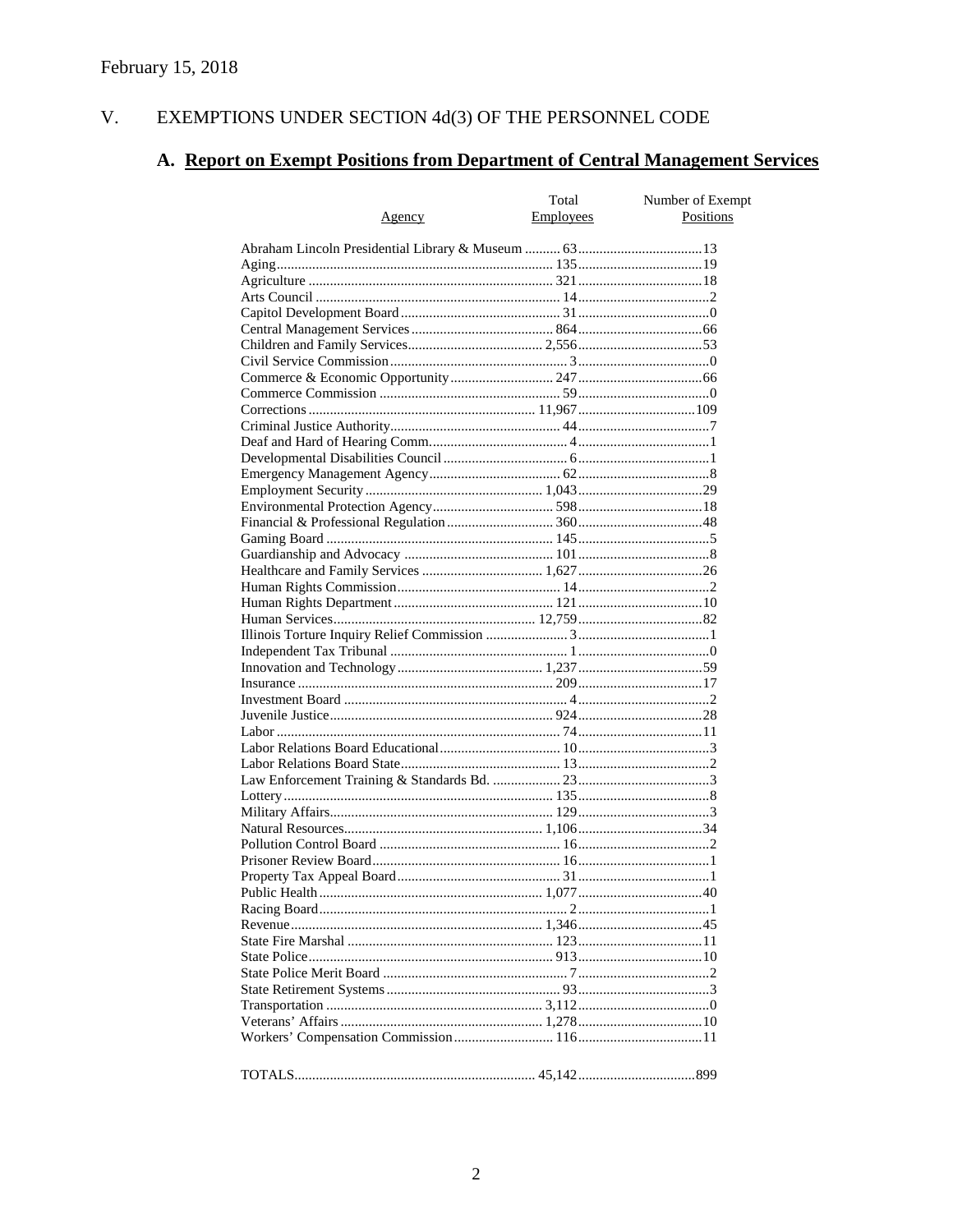#### **B. Governing Rule – Section 1.142 Jurisdiction B Exemptions**

- a) The Civil Service Commission shall exercise its judgment when determining whether a position qualifies for exemption from Jurisdiction B under Section 4d(3) of the Personnel Code. The Commission will consider any or all of the following factors inherent in the position and any other factors deemed relevant to the request for exemption:
	- 1) The amount and scope of principal policy making authority;
	- 2) The amount and scope of principal policy administering authority;
	- 3) The amount of independent authority to represent the agency, board or commission to individuals, legislators, organizations or other agencies relative to programmatic responsibilities;
	- 4) The capability to bind the agency, board or commission to a course of action;
	- 5) The nature of the program for which the position has principal policy responsibility;
	- 6) The placement of the position on the organizational chart of the agency, board or commission;
	- 7) The mission, size and geographical scope of the organizational entity or program within the agency, board or commission to which the position is allocated or detailed.
- b) The Commission may, upon its own action after 30 days' notice to the Director of Central Management Services or upon the recommendation of the Director of the Department of Central Management Services, rescind the exemption of any position that no longer meets the requirements for exemption set forth in subsection (a). However, rescission of an exemption shall be approved after the Commission has determined that an adequate level of managerial control exists in exempt status that will insure responsive and accountable administrative control of the programs of the agency, board or commission.
- c) For all positions currently exempt by action of the Commission, the Director of Central Management Services shall inform the Commission promptly in writing of all changes in essential functions, reporting structure, working title, work location, position title, position number or specialized knowledge, skills, abilities, licensure or certification.
- d) Prior to granting an exemption from Jurisdiction B under Section 4d(3) of the Personnel Code, the Commission will notify the incumbent of the position, if any, of its proposed action. The incumbent may appear at the Commission meeting at which action is to be taken and present objections to the exemption request.

(Source: Amended at 34 Ill. Reg. 3485, effective March 3, 2010)

\* \* \*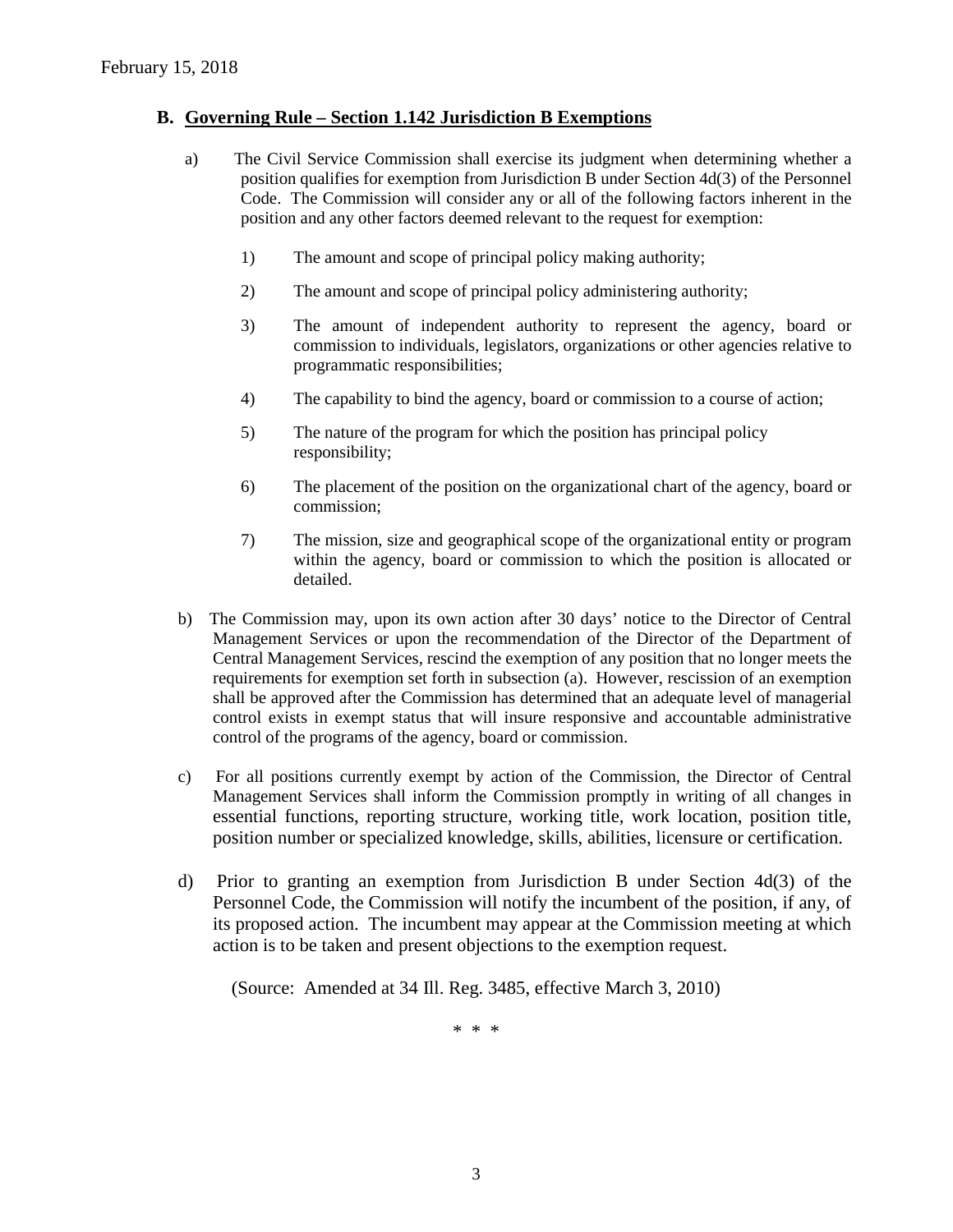## **C. Request for 4d(3) Exemption**

Exemption Monitor Sabrina Johnson reported the following:

 $\triangleright$  As to Item C, this request is for a Chief of Women's Division at the Illinois Department of Corrections, a position that reports to the Director. This position is responsible for monitoring three Women's Correctional Facility operations and develops and implements policies and procedures established in Public Act 100-527. This Public Act created a Women's Division with statewide authority, handling all phases of operations and developing training for all staff regarding gender-responsive and trauma informed practices. This position has the principal responsibility to develop statewide policies for all Women's Correction Centers and Women's Adult Transition Centers. Staff recommended approval of this exemption request. Bob Bowen, Chief of Staff at Illinois Department of Corrections, concurred with this presentation.

## **IT WAS MOVED BY COMMISSIONER FINCH, SECONDED BY COMMISSIONER URLACHER, AND THE MOTION ADOPTED 5-0 TO GRANT 4d(3) EXEMPTION FOR THE FOLLOWING POSITION:**

## **C: Chief of Women's Division (Corrections)**

## **The following 4d(3) exemption was granted on February 15, 2018:**

| <b>Position Number</b>  | 40070-29-00-400-00-01     |
|-------------------------|---------------------------|
| <b>Functional Title</b> | Chief of Women's Division |
| Incumbent               | Vacant                    |
| Supervisor              | Director                  |
| Location                | <b>Sangamon County</b>    |

#### **C. Illinois Department of Corrections**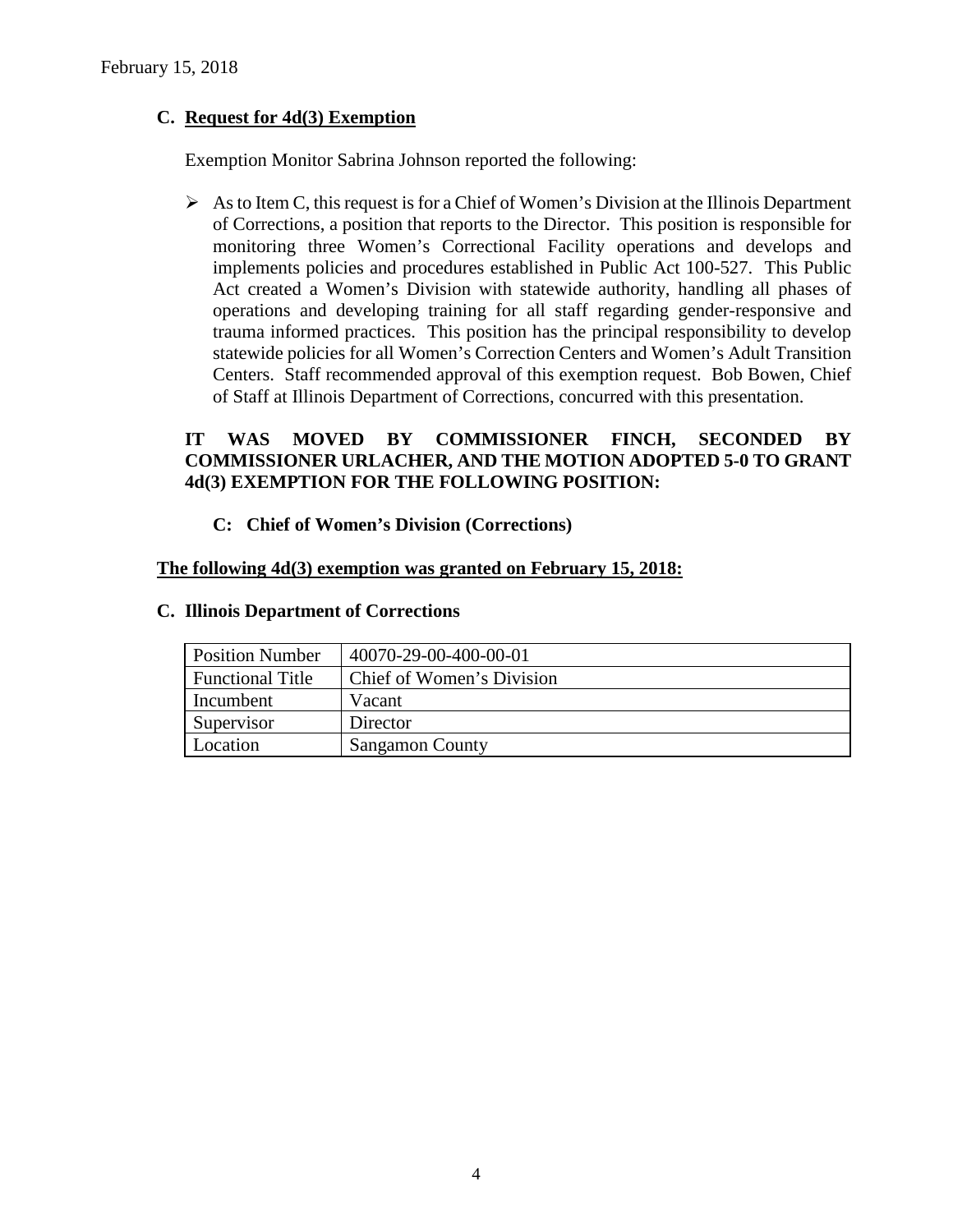### VI. CLASS SPECIFICATIONS

#### **A. Governing Rule – Section 1.45 Classification Plan**

The Commission will review the class specifications requiring Commission approval under the Classification Plan and will approve those that meet the requirements of the Personnel Code and Personnel Rules and conform to the following accepted principles of position classification:

- a) The specifications are descriptive of the work being done or that will be done;
- b) Identifiable differentials are set forth among classes that are sufficiently significant to permit the assignment of individual positions to the appropriate class;
- c) Reasonable career promotional opportunities are provided;
- d) The specifications provide a reasonable and valid basis for selection screening by merit examinations;
- e) All requirements of the positions are consistent with classes similar in difficulty, complexity and nature of work.

The following class titles were submitted for revision by the Director of the Illinois Department of Central Management Services:

#### **B. Cook I**

| <b>Cook II</b>                                 |
|------------------------------------------------|
| <b>Corrections Food Service Supervisor I</b>   |
| <b>Corrections Food Service Supervisor II</b>  |
| <b>Corrections Food Service Supervisor III</b> |
| <b>Dietitian</b>                               |
| <b>Food Services Program Manager</b>           |

Assistant Executive Director Barris reported that to accommodate changes to the Food Handling Regulation Enforcement Action (410 ILCS 625/3) and pursuant to Public Act 100- 0194, the Illinois Food Service Sanitation Manager Certification was eliminated. Based upon the limited information provided by Central Management Services, it appears that this certification represents training regarding the safe preparation and storage of food. This was never confirmed by CMS Technical Services and due to a scheduling error, a representative was not present to respond to this and other questions. With that said, the proposed revisions for some of the classes identified in the agenda utilized this certification in their desirable requirements. In the place of the Illinois Food Service Sanitation Manager Certification is an approved program in which employees must pass an American National Standards Institute exam to receive certification and is now a requirement under all the classes at issue. In fact, according to the proposed revisions, all the classes now require a Food Service Sanitation Certificate or a Certified Food Protection Manager certification. In addition to this change, several modifications were updated in the classes. As pointed out by CMS Technical Services, lead worker duties were specifically incorporated in the Corrections Food Service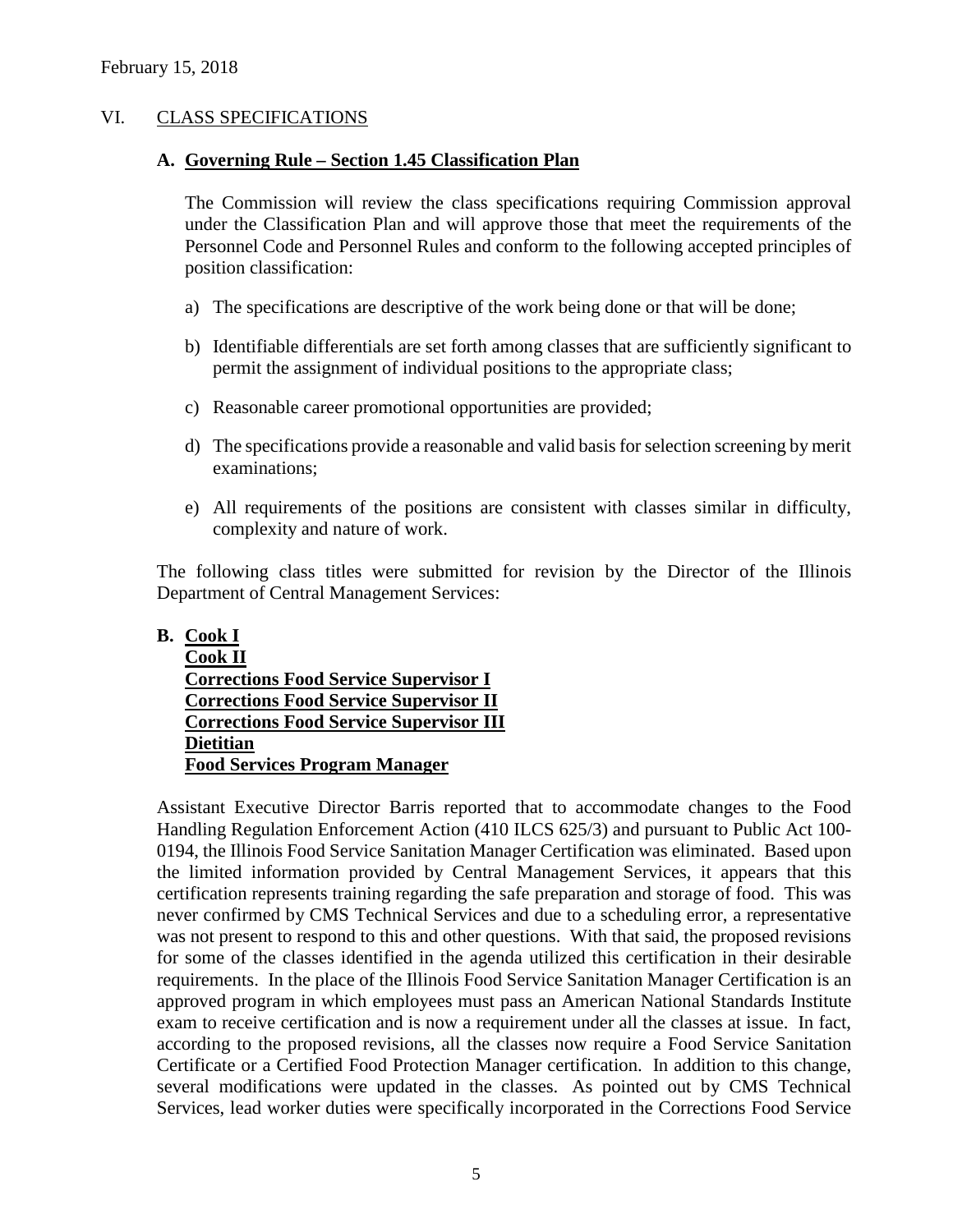Supervisor II classification and worker supervisor duties have been incorporated in the Corrections Food Service Supervisor III classification. It was unclear how some of these changes, especially in desirable requirements and duties of the position, might affect current employees within the class and any applicants and open positions in the class. For instance, was there a possibility of an open posted position within the Cook II class in which some applicants have applied and/or sought a grade for the position and met the desirable requirement of only six months of cooking experience, but now there is an additional requirement of the "mental development equivalent to the completion of high school" and the possession of a Food Service Sanitation Certificate or a Certified Food Protection Manager certification.

Chairman Sickmeyer indicated that he was contacted by Central Management Services about the revisions because the Department of Corrections wanted to get more applicants. Commissioner Ryan inquired about the differences between the use of the classes as applied to the Department of Corrections versus the Department of Human Services. Commissioner Finch asked about the necessity of so many different classes regarding food preparation and if this approach had been utilized for over the past 50 years and noted that it seemed excessively bureaucratic. Assistant Executive Director Barris explained that the Personnel Code was implemented in 1957 to set up a class specification system in which the class specifications would establish broad parameters for classes of positions containing specific positions within each class with individual position descriptions for each position falling within the parameters of the class specification.

The proposed revisions were agreed to through collective bargaining and no increases in compensation resulted from the revisions.

## **IT WAS MOVED BY COMMISSIONER URLACHER, SECONDED BY COMMISSIONER RYAN, AND THE MOTION ADOPTED 5-0 TO APPROVE THE REVISION OF THE FOLLOWING CLASS TITLES TO BE EFFECTIVE MARCH 1, 2018:**

**B. Cook I Cook II Corrections Food Service Supervisor I Corrections Food Supervisor II Corrections Food Supervisor III Dietitian Food Services Program Manager**

**IT WAS MOVED BY COMMISSIONER URLACHER, SECONDED BY COMMISSIONER RYAN, AND THE MOTION ADOPTED 5-0 TO DISAPPROVE ANY CLASS SPECIFICATIONS RECEIVED BY THE COMMISSION STAFF NOT CONTAINED IN THIS AGENDA TO ALLOW ADEQUATE STUDY.**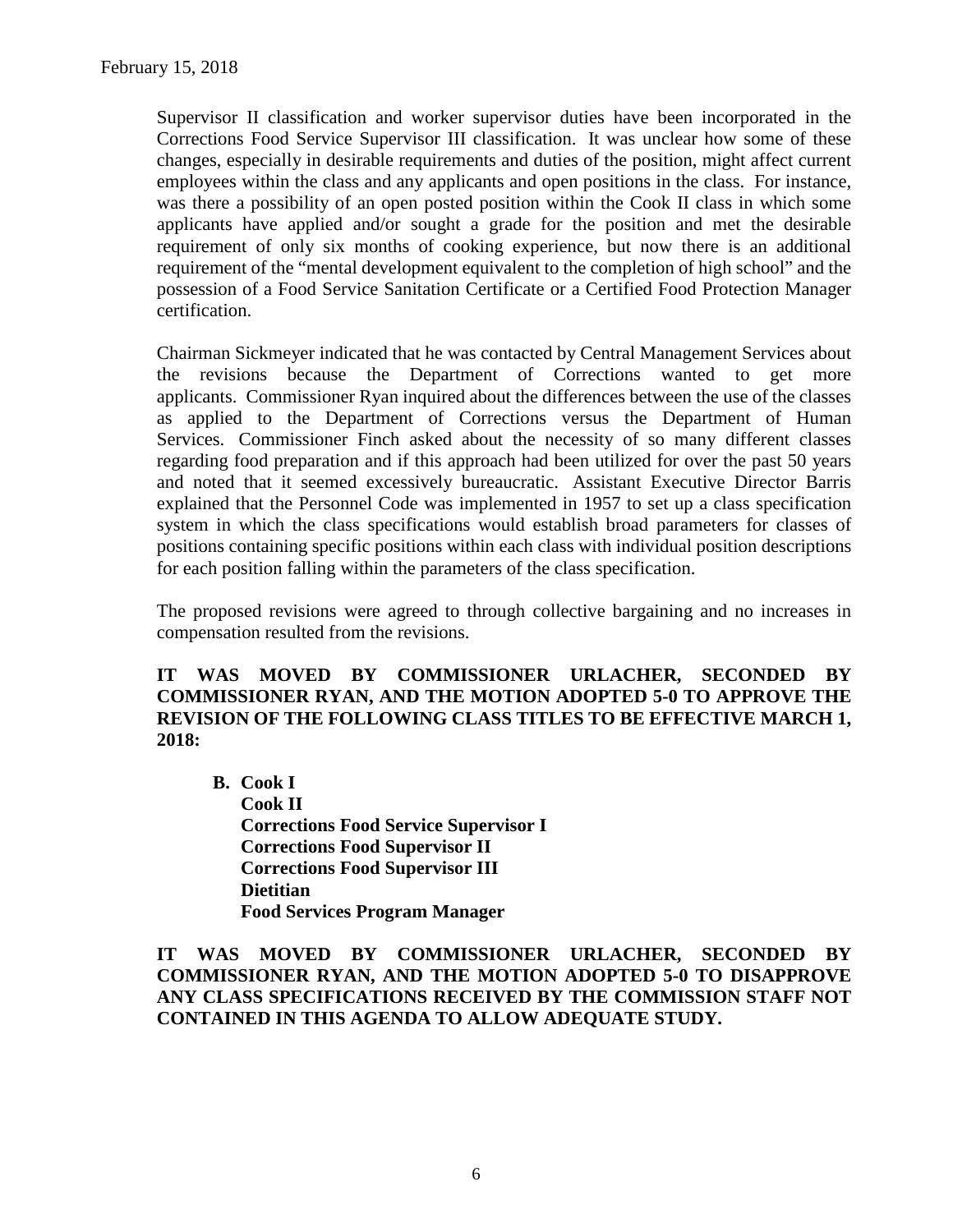#### VII. PERSONNEL RULES

#### **A. Civil Service Commission Governing Rule – Section 1.310 Personnel Rules**

The Commission has power to disapprove new rules or amendments to existing rules submitted by the Director of Central Management Services. Such proposed new rules or amendments of existing rules submitted to the Commission shall be accompanied by a report of proceedings attending the prior public hearing required by law with respect to them. If the Commission does not disapprove new rules or any amendment to existing rules within 30 days following the receipt from the Director of Central Management Services, the new rules or amendments have the force and effect of law after filing by the Director with the Secretary of State.

#### **B. None submitted**

**IT WAS MOVED BY COMMISSIONER URLACHER, SECONDED BY COMMISSIONER RYAN, AND THE MOTION ADOPTED 5-0 TO DISAPPROVE ANY AMENDMENTS TO PERSONNEL RULES RECEIVED BY THE COMMISSION STAFF BUT NOT CONTAINED IN THIS AGENDA TO ALLOW ADEQUATE STUDY.** 

#### VIII. MOTION TO CLOSE A PORTION OF THE MEETING

**IT WAS MOVED BY COMMISSIONER FINCH, SECONDED BY COMMISSIONER URLACHER, AND BY ROLL CALL VOTE THE MOTION ADOPTED 5-0 TO CLOSE A PORTION OF THE MEETING PURSUANT TO SUBSECTIONS 2(c)(1), 2(c)(4), AND 2(c)(11) OF THE OPEN MEETINGS ACT.**

| <b>SICKMEYER</b>   | YES. | <b>FINCH</b> | <b>YES</b> |
|--------------------|------|--------------|------------|
| <b>LUECHTEFELD</b> | YES. | <b>RYAN</b>  | <b>YES</b> |
| <b>URLACHER</b>    | YES  |              |            |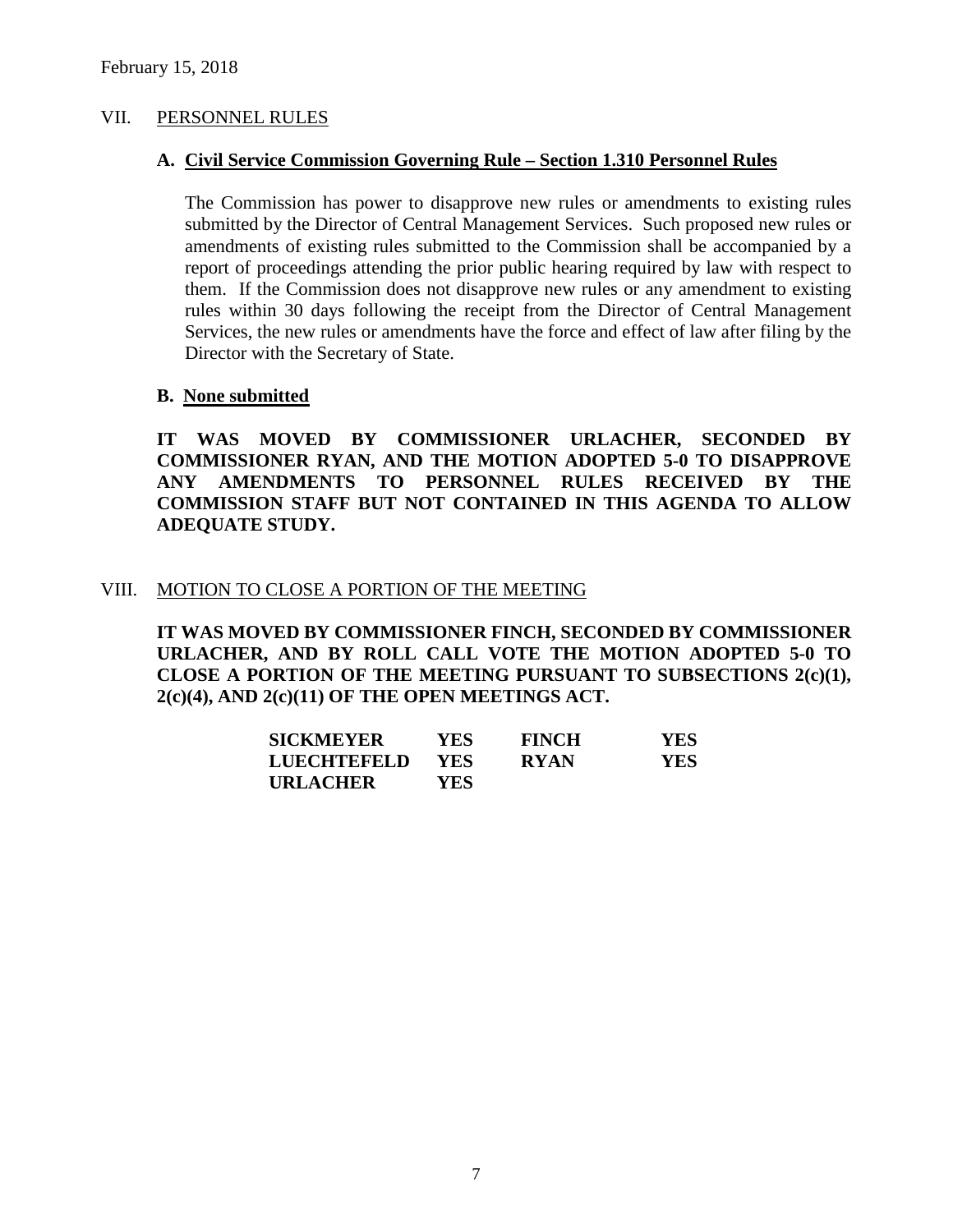### IX. RECONVENE THE OPEN MEETING

Upon due and proper notice, the regular open meeting of the Illinois Civil Service Commission was reconvened at 160 N. LaSalle Street, Suite S-901, Chicago, Illinois and 607 E. Adams Street, Suite 801, Springfield, Illinois by interactive video conference at 11:20 a.m.

#### PRESENT

Chairman Timothy D. Sickmeyer; G.A. Finch, David Luechtefeld (by telephone), Jane Ryan, and Casey Urlacher, Commissioners; and Daniel Stralka, Executive Director, Andrew Barris, Assistant Executive Director, and Sabrina Johnson, Exemption Monitor.

## X. NON-MERIT APPOINTMENT REPORT

Set forth below is the number of consecutive non-merit appointments made by each agency as reported by Central Management Services.

| <b>Agency</b>                            | $12/31/17$ 1/31/18 1/31/17 |                  |                |
|------------------------------------------|----------------------------|------------------|----------------|
| Aging                                    | 0                          | 1                | O              |
| Agriculture                              | 1                          | $\bf{0}$         | $\theta$       |
| <b>Arts Council</b>                      | $\overline{2}$             | 3                | 0              |
| <b>Central Management Services</b>       | 6                          | 4                |                |
| Commerce and Economic Opportunity        | 1                          | 1                | $\theta$       |
| <b>Emergency Management Agency</b>       | $\overline{0}$             | $\bf{0}$         | 0              |
| <b>Employment Security</b>               | 7                          | 9                |                |
| Financial and Professional Regulation    | $\overline{2}$             | $\overline{2}$   | $\overline{0}$ |
| <b>Gaming Board</b>                      | $\overline{0}$             | $\boldsymbol{0}$ | 1              |
| Guardianship & Advocacy                  | 1                          | $\bf{0}$         |                |
| Healthcare and Family Services           | 5                          | 3                | 0              |
| <b>Human Services</b>                    | 21                         | 22               | 6              |
| Innovation & Technology                  | 7                          | 4                | $\theta$       |
| Insurance                                | $\overline{0}$             | 0                |                |
| <b>Labor Relations Board-Educational</b> | $\overline{2}$             | $\overline{2}$   | 0              |
| <b>Natural Resources</b>                 | 32                         | 37               |                |
| Property Tax Appeal Board                | 1                          | 0                | $\overline{0}$ |
| <b>Public Health</b>                     | $\overline{0}$             | 3                | 0              |
| <b>State Fire Marshal</b>                | 1                          | 0                | 0              |
| <b>State Police</b>                      | 6                          | 4                | 0              |
| <b>State Retirement Systems</b>          | 1                          | 1                | $\overline{2}$ |
| Transportation                           | 8                          | 16               | 0              |
| Veterans' Affairs                        | 3                          | 4                | $\theta$       |
| <b>Workers' Compensation Commission</b>  | 1                          | 1                |                |
| <b>Totals</b>                            | 108                        | 117              | 15             |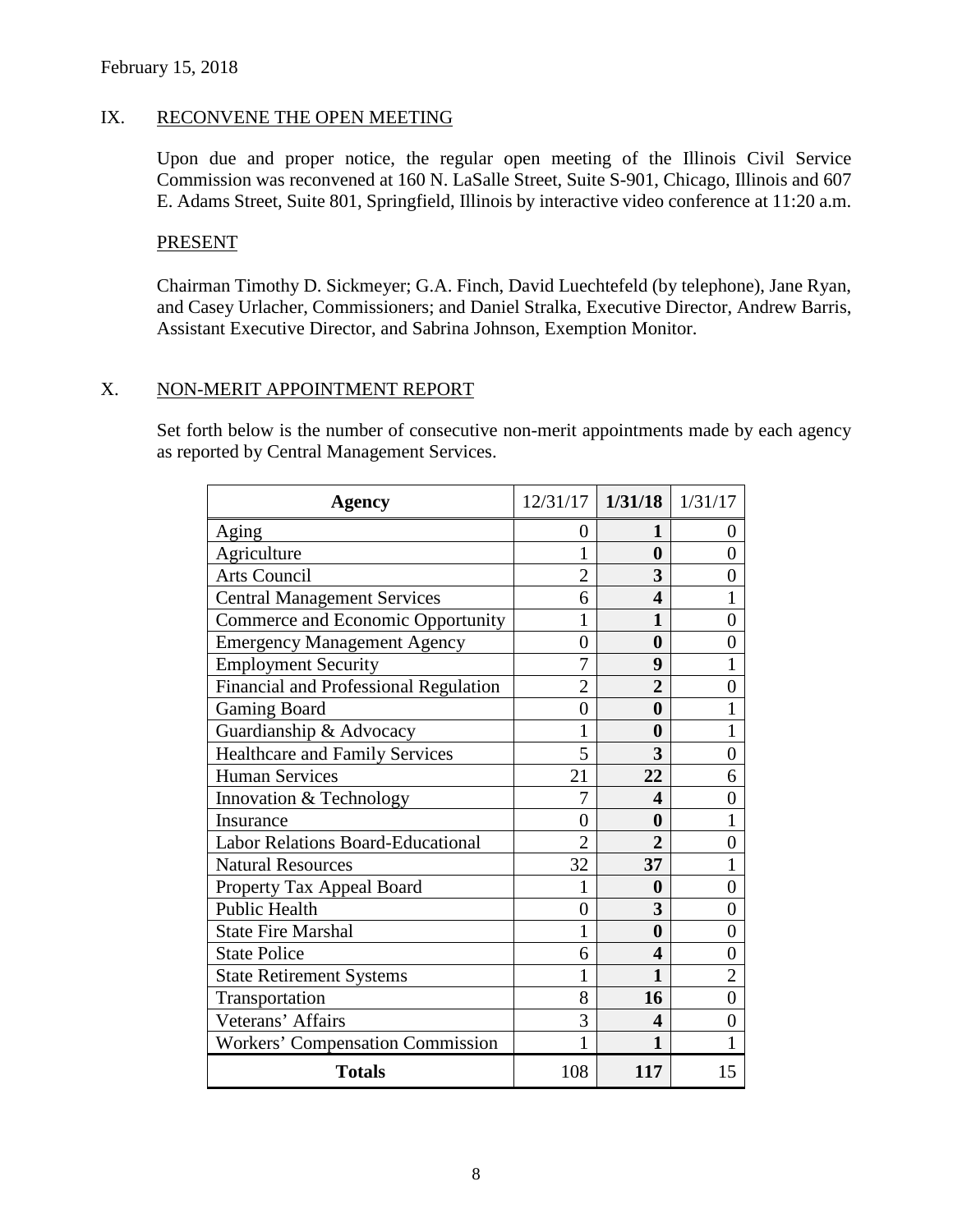## XI. PUBLICLY ANNOUNCED DECISION RESULTING FROM APPEAL

#### **DA-21-18**

| Employee    | Cornell Hudson | Appeal Date          | 10/12/17          |
|-------------|----------------|----------------------|-------------------|
| Agency      | Agriculture    | <b>Decision Date</b> | 02/01/18          |
| Appeal Type | Discharge      | Proposal for         | Discharge upheld. |
| <b>ALJ</b>  | Daniel Stralka | Decision             |                   |

**IT WAS MOVED BY COMMISSIONER URLACHER, SECONDED BY COMMISSIONER RYAN, AND BY ROLL CALL VOTE OF 5-0 THE MOTION ADOPTED TO AFFIRM AND ADOPT THE PROPOSAL OF THE ADMINISTRATIVE LAW JUDGE THAT THE PARTIALLY PROVEN CHARGES WARRANT DISCHARGE FOR THE REASONS SET FORTH IN THE PROPOSAL FOR DECISION DATED FEBRUARY 1, 2018.**

| <b>SICKMEYER</b>   | YES.       | <b>FINCH</b> | YES  |
|--------------------|------------|--------------|------|
| <b>LUECHTEFELD</b> | <b>YES</b> | <b>RYAN</b>  | YES. |
| <b>URLACHER</b>    | YES.       |              |      |

#### XII. APPEALS TERMINATED WITHOUT DECISION ON THE MERITS

#### **DA-36-17**

| Employee    | Karen A. Fraase      | Appeal Date   | 2/16/17                       |
|-------------|----------------------|---------------|-------------------------------|
| Agency      | Agriculture          | Decision Date | 1/23/18                       |
| Appeal Type | Discharge            | Proposal for  | Dismissed subject to approval |
| ALJ         | <b>Andrew Barris</b> | Decision      | of Commission; withdrawn.     |

#### **DA-26-18**

| Employee    | Dave J. Oleson       | Appeal Date          | 12/18/17                      |
|-------------|----------------------|----------------------|-------------------------------|
| Agency      | <b>Corrections</b>   | <b>Decision Date</b> | 01/29/18                      |
| Appeal Type | Discharge            | Proposal for         | Dismissed subject to approval |
| ALJ         | <b>Andrew Barris</b> | Decision             | of Commission; withdrawn.     |

**IT WAS MOVED BY COMMISSIONER URLACHER, SECONDED BY COMMISSIONER RYAN, AND BY ROLL CALL VOTE OF 5-0 THE MOTION ADOPTED TO AFFIRM AND ADOPT THE PROPOSALS OF THE ADMINISTRATIVE LAW JUDGE TO DISMISS THE APPEALS AS THEY WERE WITHDRAWN.**

| <b>SICKMEYER</b> | YES-       | <b>FINCH</b> | <b>YES</b> |
|------------------|------------|--------------|------------|
| LUECHTEFELD      | <b>YES</b> | <b>RYAN</b>  | <b>YES</b> |
| <b>URLACHER</b>  | YES.       |              |            |